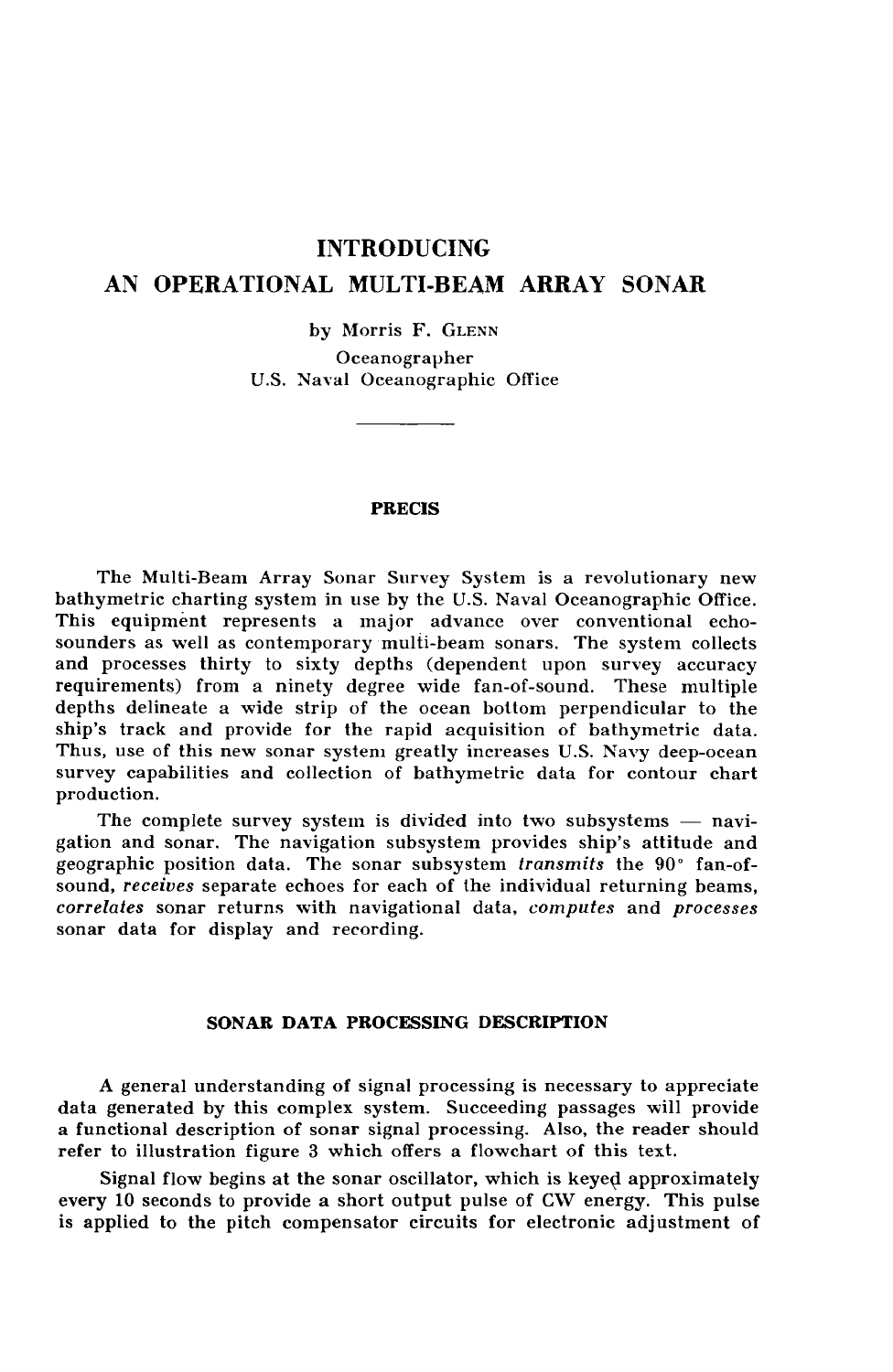

FIG. 1.  $-$  Illustration of multi-beam sonar.

the signal, proportional to ship's pitch, as measured by an external gyrocompass. The pitch compensator uses the pitch input order to set up a network of pitch resolvers, varying in accordance with ship's pitch, and to individually phase shift the output signal for each projector element in the array. Electronic stabilization is necessary to assure transmission of the fan-of-sound to true vertical. The phase shifted signals are amplified by the transmitters to drive the array of projector elements. The signals now form the 90" fan-of-sound in a vertical plane, perpendicular to the ship's track, and projected toward the ocean bottom.

The sonar projectors are hull-mounted in watertight sections parallel to the keel of the ship forming a rectangular source for the line of acoustic signals. The receiving hydrophones are also hull-mounted, but are forward of and transverse to the projector array. They are positioned athwartships to define a rectangular acoustic face in planes parallel to the bottom returns. This arrangement is called a crossed-fan system (See illustration figure 2). An acoustically soft reflector is placed behind Ihe hydrophones to maximize reception from the desired direction and minimize reception of ship noise. Both arrays are sealed in low-drag blisters made of acoustically transparent material and hydrodynamically streamlined to reduce water turbulence.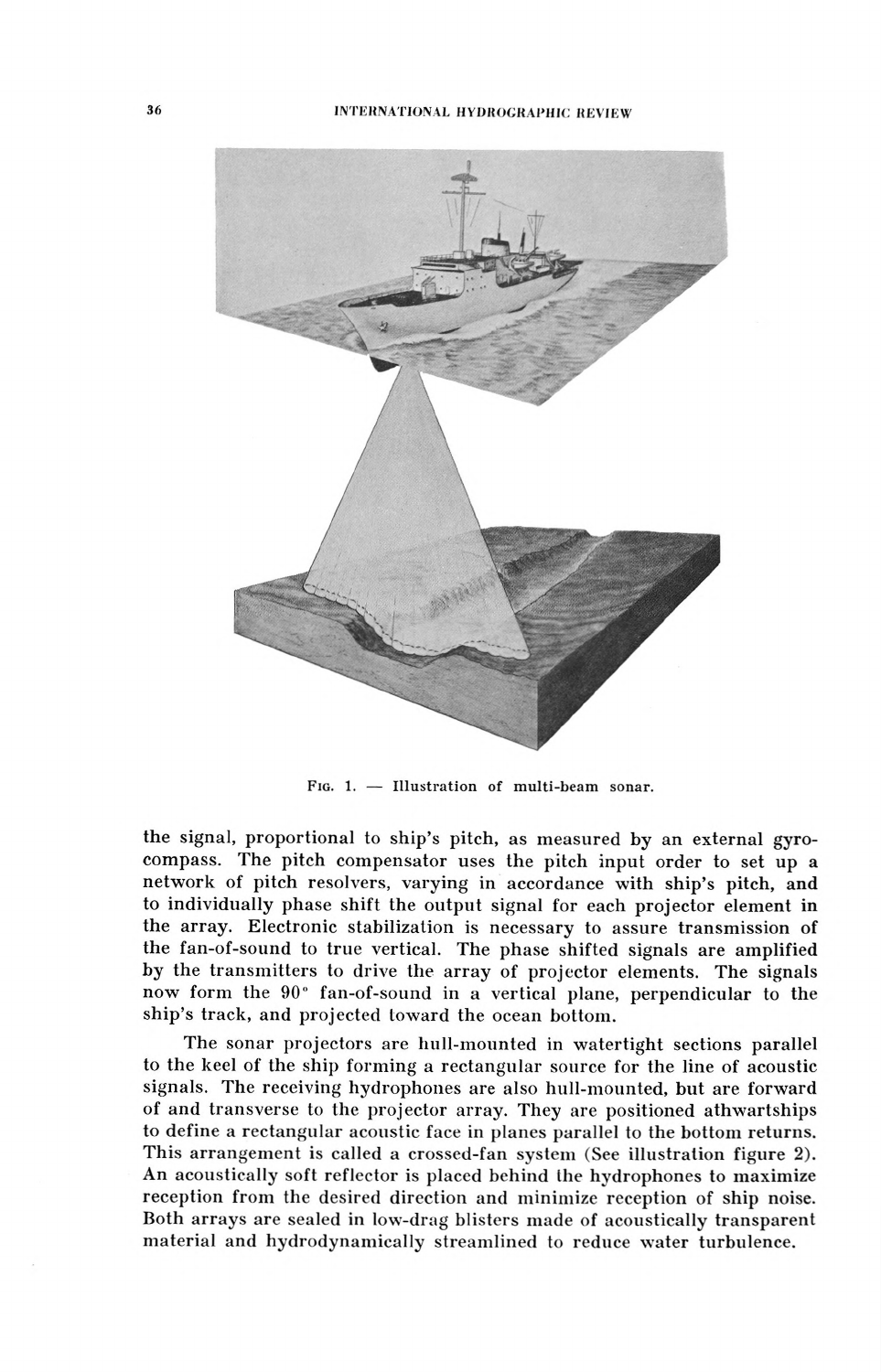

FIG. 2. - Relationship of receiver beams, several of which are shown above drawn in the fore-and-aft direction, to the transmitted fan-of-sound shown in the athwartships direction.

Bottom coverage is directly proportional to the depth of water. As indicated by illustration figure 4, at a depth of 1 850 fathoms the fan-ofsound covers about two nautical miles of ocean bottom. Obviously, this system is most effective in deep ocean areas. In shallower areas, the multibeam sonar adds little additional sounding information in comparison with conventional echo-sounders.

Acoustic signals received by the hydrophones are converted to electrical signals, and each hydrophone output signal is input to a separate preamplifier. The amplified signals are applied to a beam-forming matrix, the output of which comprises preformed beams fixed in directions relative to the ship. The preformed beams are input to the roll compensator, which stabilizes them with respect to the earth's vertical. A servo, driven by the vertical reference gyrocompass, positions the rotor of the roll compensator so that the rotor position varies proportionally to ship's roll angle. Each of the output beams  $(30 \text{ to } 60)$  represents a side looking angle, now fixed, independent of ship's roll.

These signals are now processed by separate receivers whose function is to amplify, band limit for noise rejection, adjust gain to reduce dynamic range, perform envelope detection to extract the signal from the carrier, gate outside lobes and noise, and perform envelope filtering for optimum response to the signal waveform. After extensive processing by the receiver circuits, the signals are put into a digital format; combined with incremental data for ship's pitch, roll, and heading; and are input to the system computer.

The system computer calculates a depth for each sonar beam and the reference position for each bottom point in relation to the ship. These data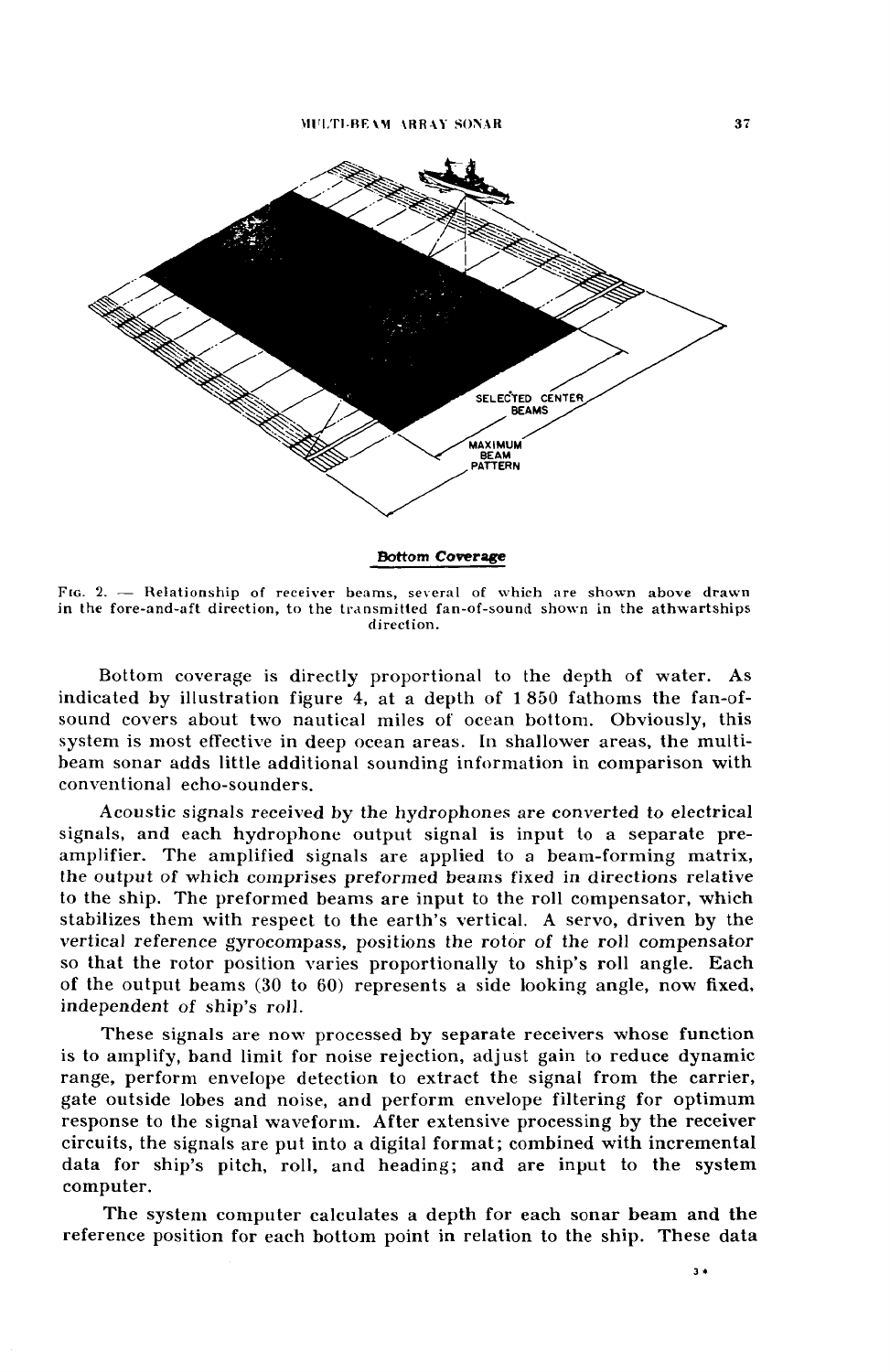

 $F$ io. 3. - Multi-beam sonar survey system data flow diagram.

are ouput to an X-Y plotter system which computes contour locations and draws an on-line contour chart. These data are also written on magnetic tape for further processing or storage.

The contour chart output can be plotted in real-time at a variety of scales and contour-intervals. Illustration figure 4 displays a portion of an actual contour output. This example shows about four square miles of ocean bottom as surveyed near the Blake Plateau. These data were collected from a nine-minute portion of a single survey line, and succeeding adjacent lines would develop a contour chart with complete bottom coverage. Thus, for the first time the hydrographer is able to work with data offering coverage equivalent to that of an aerial photograph. Future development of multi-beam sonars, if similar advances are made in ship navigation, should provide bathymetric charting data of a quality similar to that used today for topographic mapping.

## **ADDITIONAL INFORMATION**

The sonar subsystem was designed and built by the General Instrument Corporation of Westwood, Massachusetts. This company also built the